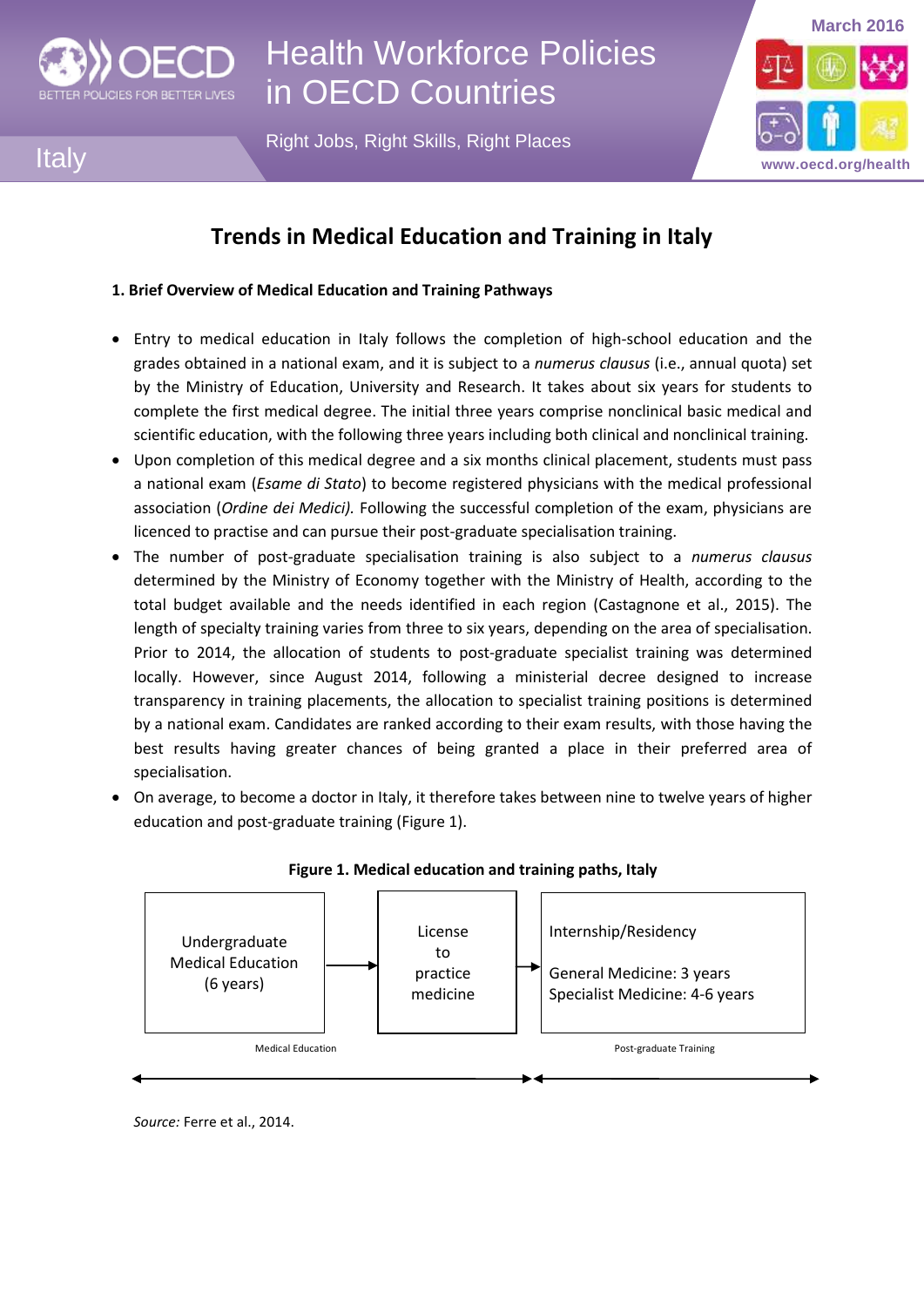#### **2. Trends in Admissions to Medical Schools**

- Since 1999, entry into medical education in Italy is regulated by the Ministry of Education, University and Research, with the selection based on a competitive entry exam (Ferre et al., 2014). The Italian Ministry of Health consults with regional authorities before formulating recommendations concerning the future need for doctors. These recommendations are then communicated to the Ministry of Education which controls the number of students admitted to medical schools.
- Figure 2 shows trends in the number of students admitted to medical education in Italy from 2003 to 2013. Between 2003 and 2009, the number of students admitted in medical schools remained relatively stable. The large increase in 2010 is due mainly to the fact that the data from this year cover all 40 medical schools, while the data before 2010 only covered 34 schools. However, there has been a significant real increase in student intakes in 2013, with the number rising by more than 10% compared to 2012. This recent increase was driven by concerns that the number of newly-trained doctors may not be sufficient to replace all those who will be retiring over the next decade. About 50% of all doctors in Italy were aged over 55 in 2013 (OECD, 2015a).



**Figure 2. Admissions to medical education, Italy, 2003 to 2013**

*Note:* The large increase in 2010 is due to the fact that the admission data cover all 40 medical schools, while the data in the previous years only covered 34 schools.

*Source:* Ministry of Education, University and Research, available a[t http://anagrafe.miur.it/](http://anagrafe.miur.it/) (accessed on 21.07.2015).

- It is also important to note that the number of foreign students pursuing medicine in Italy more than doubled between 2003 and 2010, rising from 2 000 to 4 500 students. The majority of these foreign medical students come from non-European Union countries. However, since 2010, the number of foreign medical students in Italy has come down (Castagnone E et al., 2015).
- Figure 3 depicts the number of medical graduates in Italy from 2000 to 2013. Given the length of the training period, changes in the number of medical graduates will generally reflect changes in admissions six years earlier. The number of graduates from medical schools reached a peak in 2003 with nearly 7 300 new graduates, but since then has fallen in the range of 6 000 to 7 000 per year. The significant increase in the number of students admitted in 2013 will only show up in higher graduate numbers in 2019 and beyond.